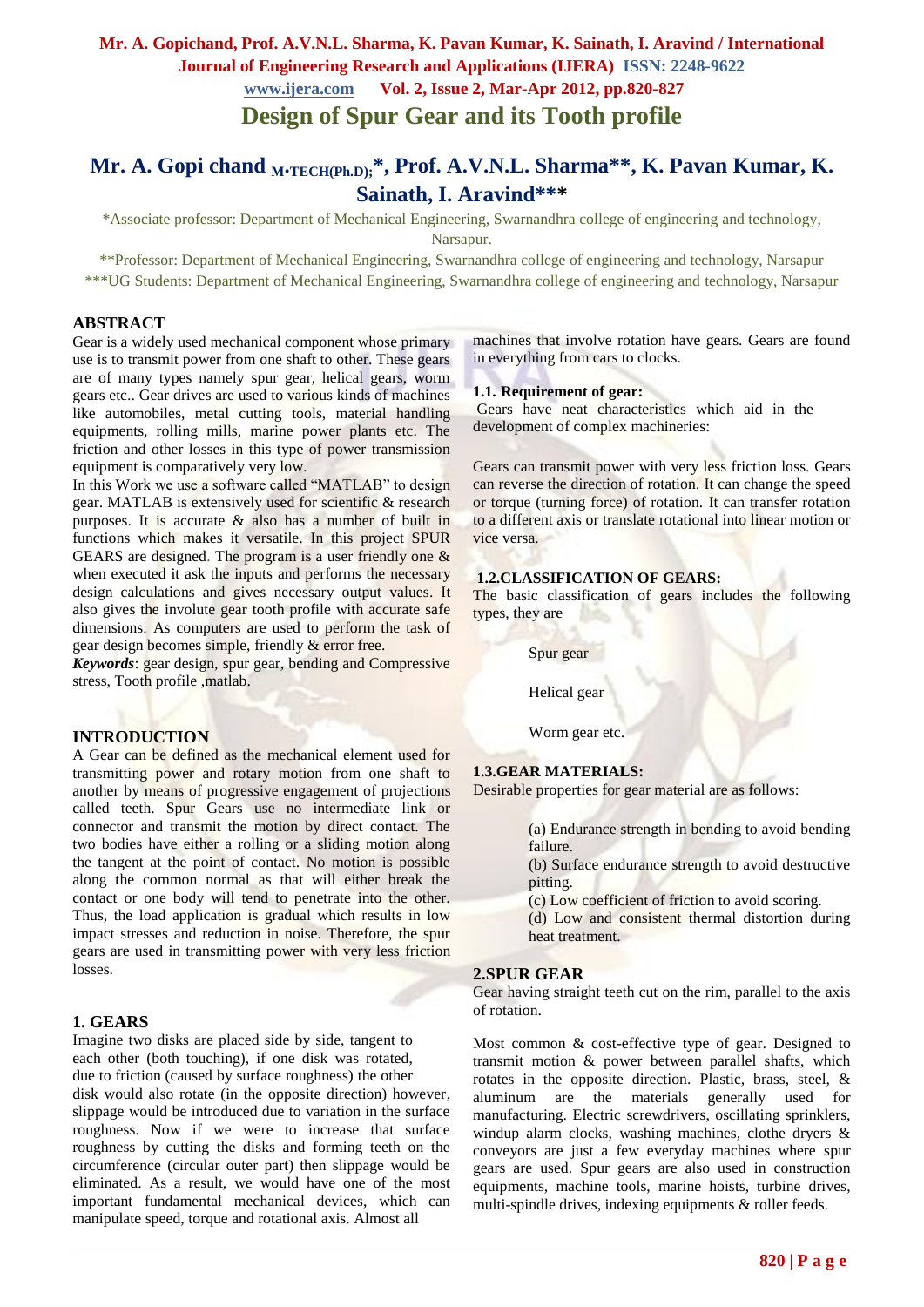# **Mr. A. Gopichand, Prof. A.V.N.L. Sharma, K. Pavan Kumar, K. Sainath, I. Aravind / International Journal of Engineering Research and Applications (IJERA) ISSN: 2248-9622**

## **www.ijera.com Vol. 2, Issue 2, Mar-Apr 2012, pp.820-827**

#### **Gear Nomenclature**



**Fig.1.Gear Nomenclature**

#### **3. ABOUT MATLAB**

MATLAB (MATrix LABoratory) is an interactive system for matrix-based computation, designed for scientific and engineering use. MATLAB is a high performance language for technical computing. It integrates computation, visualization, and programming in an easy-to-use environment where problems and solutions are expressed in familiar mathematical notations.

Typically uses include:

Math and computation

Algorithm development

Modeling, simulation, and prototyping

Data analyzing, exploration and visualization

Scientific and engineering graphics

Application development including graphical user interface building

MATLAB is a software package for high-performance numerical computation and visualization. It provides an interactive environment with hundreds of built-in functions for technical computation, graphics, and animation. Best of all, it also provides easy extensibility with its own high-level programming language. MATLAB is an interactive system whose basic data element is an array that does not requires dimensioning. This allows solving many technical computing problems especially those with matrix and vectoring foundation.

#### **3.1.MATRIX OPERATORS**

MATLAB has several operators for our use.

- + addition
- substraction
- \* matrix multiplication
- / division
- ^ exponentiation
- .\* term-by-term multiplication
- ./ term-by term division
- . term-by term exponentiation
- >> MATLAB prompt

### **4.Spur gear Design procedure**

1. From the statement of problem, note down them power to be transmitted, pinion, speed, gear ratio, life of gear drive and other working conditions.

2. Based on the transmitting power and gear ratio, select a suitable material. Usually the pinion is subjected to more loading cycles then gear and hence the material selected for pinion should be strong than gear material.

3. Note the design surface compressive stress and bending stress for the selected material from design data book (or)

find them by using the formula.  
\n
$$
[\sigma_c] = C_B \cdot HBK_{cl}(or)[\sigma_c] = C_R \cdot HRC.K_{cl}
$$
\n
$$
1.4K \cdot \sigma
$$

And  $\left[\sigma_b\right] = \frac{1.4 K_{bl} \sigma_e}{R}$ *K*  $nK_{\sigma}$  $\sigma_b$  =  $\frac{1.4 \mathbf{A}_{bl} \sigma_e}{V}$  for rotation in one direction only.  $=\frac{K_{bl}\sigma_e}{\sigma}$  $nK_{\sigma}$  $\frac{\sigma_e}{\sigma}$  for rotation in both directions.

4. Based on surface compressive stress, determine the minimum center distance required for the gear drive as

$$
a \ge (i \pm 1) \sqrt[3]{\left\{\frac{0.74}{\left[\sigma_c\right]}\right\}^2 \frac{E[M_t]}{i\varphi}}
$$
 For 20 degree pressure

angle.

$$
a \ge (i \pm 1) \sqrt[3]{\left\{\frac{0.85}{[\sigma_c]}\right\}^2} \frac{E[M_t]}{i\varphi}
$$
 For 14.5 degrees pressure

angle.

In the above expression a= Center distance

$$
i = \text{Gear ratio} = \frac{Z_2}{Z_1}
$$

(i+1) for external gearing and (i-1) for internal gearing

 $\left[ M_t \right]$  = Design torque

 $=$   $M_t$ **.K.** $K_d$  Where  $M_t$  is the normal twisting moment and is obtained from the power as,

$$
P = \frac{2\pi n_1 M_t}{60}
$$

 $P =$  power in Watts.

 $n_1$  = speed in rpm of pinion.

 $M_t$  = Normal twisting moment in N-m.

Initially  $K.K_d$  may be assumed as 1.3,

And 
$$
\varphi = \frac{b}{a} = 0.3
$$
  
E = Equivalent young's modules  
=  $\frac{2E_1E_2}{E_1 + E_2}$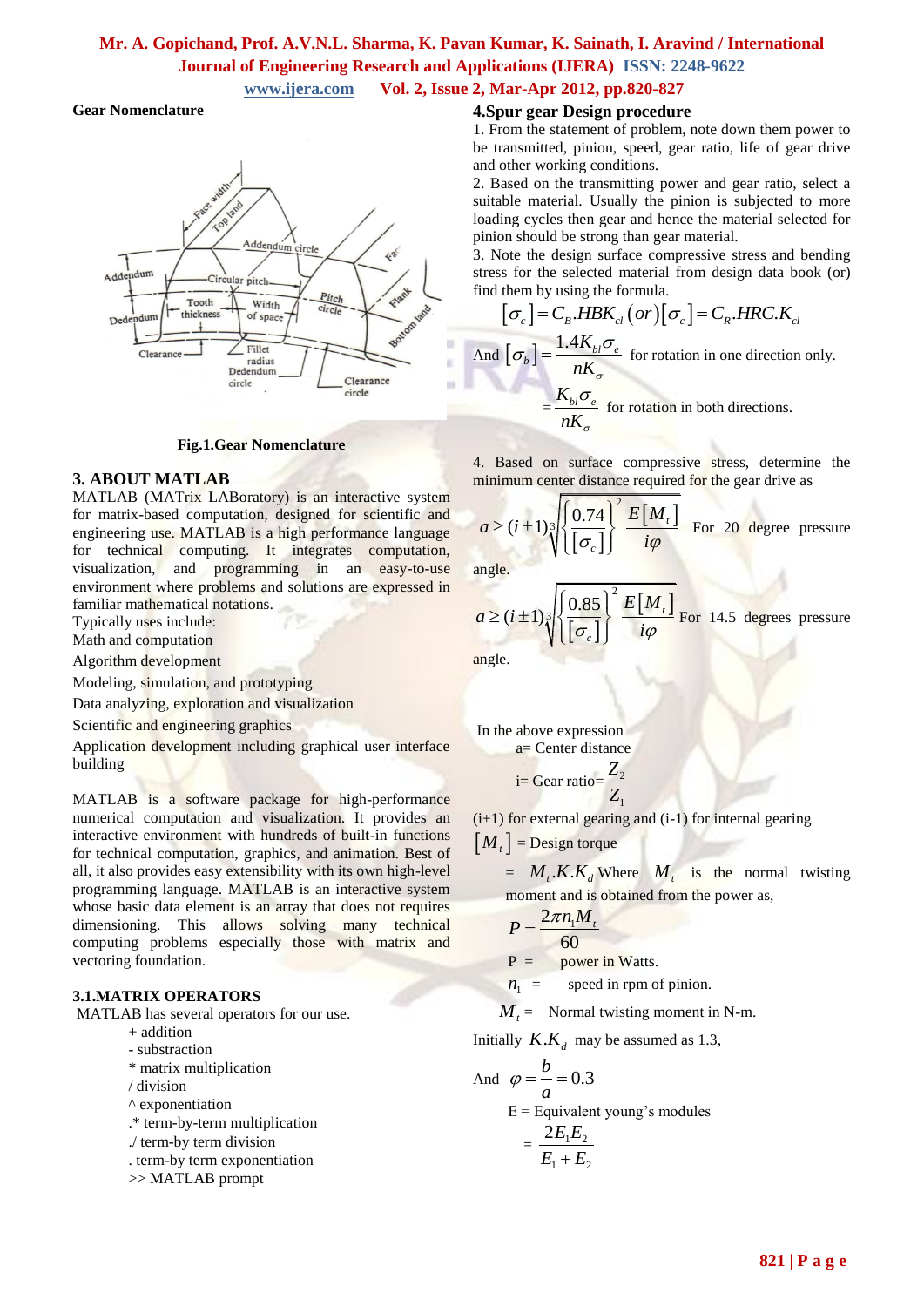The design stress  $[\sigma_c]$ , to be substituted in the above expression should be the minimum value, and usally formula based on 20 degrees pressure angle is preferred. 5. Based on beam strength or bending stress, determine the

minimum module as

$$
m \ge 1.26 \sqrt[3]{\frac{[M_{t}]}{y[\sigma_{b}]\varphi_{m}Z_{1}}}
$$

Where  $\left[\sigma_b\right]$  = Design bending stress which should be the minimum value.

$$
\varphi_m = \frac{b}{m} = 10
$$
 (initially assumed)

 $Z_1$  = Number of teeth on pinion

(usually selected from 14 to 20 initially)

$$
Y
$$
 = From factor corresponding to  $Z_1$  (PSG)

6. After calculating the minimum module, select the next standard module from table (PSG).

7. Then correct the number of teeth on pinion using the standard module and minimum centre distance as

$$
Z_1 = \frac{2a}{m(i+1)}
$$

8. Similarly finalise the centre distance using standard module and corrected number of pinion teeth as

$$
a=\frac{mZ_1(i+1)}{2}
$$

9. Find out the pitch circle diameters for pinion and gear as  $d_1 = mZ_1$  and  $d_2 = mZ_2$  Where  $Z_2 = iZ_1$ . Also the centre

distance "a" is equal to  $\frac{u_1 + u_2}{2}$ 2  $d_1 + d$ 

10. Find the face width "b" as  $b = \varphi.a$  (or)  $b = \varphi_m.m$  and Adopt the higher value.

11. Calculate the pitch line velocity using  $v = \frac{\pi a_1 n_1}{\sqrt{a_1 a_2}}$  $60 \times 1000$  $v = \frac{\pi d_1 n}{\sqrt{2}}$  $\frac{m_1 m_1}{\times 1000}$  m/s and also note the values of load concentration factor (k) and the dynamic load factor ( $K_d$ ) from PSG based on  $(b/d_1)$  ratio and pitch line velocity and evaluate the actual transmitted torque as  $\left[ M_{_{t}}\right]$  =  $M_{_{t}}$   $K$   $K_{_{d}}$ 12. Then determine the induced surface compressive stress and bending stress as

$$
\sigma_c = 0.74 \left( \frac{i \pm 1}{a} \right) \sqrt{\frac{(i \pm 1)}{ib} E[M_t]}
$$
 for 20

degrees pressure angle.

And 
$$
\sigma_b = \frac{(i \pm 1)[M_t]}{a.m.b.y}
$$
 (Hear y=form factor for

 $\operatorname{corrected} Z_1$ )

13. Evaluate the other parameters of gear such as addendum, dedendum, tipcircle diameter, root circle diameter, circular pitch etc.. as follows.

$$
Addendum = f_0.m
$$

$$
\text{Dedendum} = (f_0 + c)m
$$

Where  $f_0$ =Height factor

 $=1$  for full depth teeth

 $=0.8$  for stub teeth

C= clearance factor

 $=0.25$  for full depth

 $=0.3$  for stub teeth

Tipcircle diameter= Pitchcirclediameter+(2\*Addendum) Root circle diameter=Pitch circlediameter-(2\*Dedendum) Tooth height= Addendum+Dedendum Working depth=2\*Addendum

Clearence= Dedendum- Addendum

Circular pitch= $\frac{\pi.d}{\pi}$ *Z* π .

### **5. DESIGN OF SPUR GEAR USING MATLAB**

In this present work we designed a matlab code and a matlab script file is developed to design a spur gear and its involute profile.

Inputs used in this work are Speed, Power, Gear ratio, Life and we get the outputs as Number of teeth, pitch circle diameter, Face width, Module, Tip circle diameter etc.

#### **5.1. MATLAB OUTPUT WINDOW**

The Matlab program we designed takes the input values as shown in the below figure and the logic that we have formulated gives the output values such as pitch circle diameter and the remaining required parameters with minimum input variables.

It also gives the tooth profile of the spur gear with given values and also tells weather the design of the gear is safe or not.

The input values given can be solved and the output values such as pitch circle diameter and other parameters are shown as below.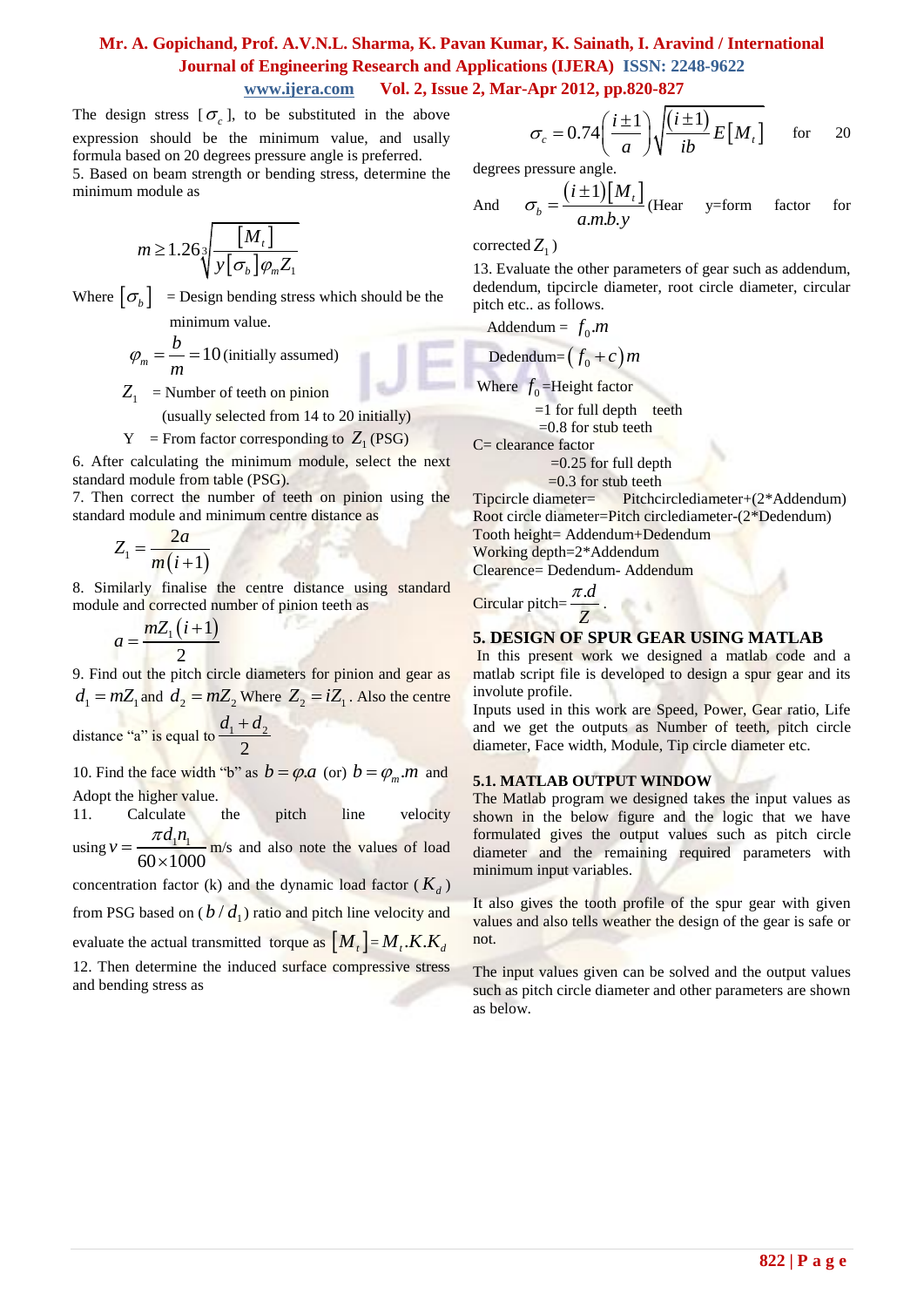# **Mr. A. Gopichand, Prof. A.V.N.L. Sharma, K. Pavan Kumar, K. Sainath, I. Aravind / International Journal of Engineering Research and Applications (IJERA) ISSN: 2248-9622**

**www.ijera.com Vol. 2, Issue 2, Mar-Apr 2012, pp.820-827**

| <b>A MATLAB 7.5.0 (R2007b)</b>                                                                                                                                                                                                                                  | $\Box$ e $X$       |  |  |  |
|-----------------------------------------------------------------------------------------------------------------------------------------------------------------------------------------------------------------------------------------------------------------|--------------------|--|--|--|
| File Edit Debug Distributed Desktop Window Help                                                                                                                                                                                                                 |                    |  |  |  |
| nal<br>3 を自らで あば目の<br>Current Directory: C: Documents and Settings user My Documents MATLAB v  E                                                                                                                                                                |                    |  |  |  |
| Shortcuts 7 How to Add 7 What's New                                                                                                                                                                                                                             |                    |  |  |  |
|                                                                                                                                                                                                                                                                 | $\pmb{\mathsf{x}}$ |  |  |  |
|                                                                                                                                                                                                                                                                 | $\blacktriangle$   |  |  |  |
|                                                                                                                                                                                                                                                                 |                    |  |  |  |
| $\label{eq:1} \underbrace{\sum_{b=0}^{n} \text{New to MATLAB? Watch this $\underline{\text{Wdec}}$, see Demos, or read Getting State.\n\n\sum_{c=0}^{n} \text{ input } \text{spec3} >> >> > 22\n\n\text{input } \text{speed} >> >> > > 900\n\n\text{alfaDEG} =$ |                    |  |  |  |
|                                                                                                                                                                                                                                                                 |                    |  |  |  |
| 20                                                                                                                                                                                                                                                              |                    |  |  |  |
| input gear ratio>>>>>2.5                                                                                                                                                                                                                                        |                    |  |  |  |
| input life>>>>>10000                                                                                                                                                                                                                                            |                    |  |  |  |
| $life =$                                                                                                                                                                                                                                                        |                    |  |  |  |
|                                                                                                                                                                                                                                                                 |                    |  |  |  |
| 10000                                                                                                                                                                                                                                                           |                    |  |  |  |
| enter value of sy>>>>>0.3                                                                                                                                                                                                                                       |                    |  |  |  |
| here ntp is the no of teeth on the pinion                                                                                                                                                                                                                       |                    |  |  |  |
| $ntp =$                                                                                                                                                                                                                                                         |                    |  |  |  |
|                                                                                                                                                                                                                                                                 |                    |  |  |  |
| 28                                                                                                                                                                                                                                                              |                    |  |  |  |
| here N is the no of teeth on the wheel                                                                                                                                                                                                                          |                    |  |  |  |
|                                                                                                                                                                                                                                                                 |                    |  |  |  |
| $N =$                                                                                                                                                                                                                                                           |                    |  |  |  |
| 70                                                                                                                                                                                                                                                              |                    |  |  |  |
|                                                                                                                                                                                                                                                                 |                    |  |  |  |
| pdp =                                                                                                                                                                                                                                                           |                    |  |  |  |
|                                                                                                                                                                                                                                                                 |                    |  |  |  |
| 14,6301                                                                                                                                                                                                                                                         |                    |  |  |  |
|                                                                                                                                                                                                                                                                 |                    |  |  |  |
| OVR<br><b>▲ Start</b>                                                                                                                                                                                                                                           |                    |  |  |  |
| <b>◆ ● 10:25 AM</b><br>$\sqrt{\frac{1}{2}}$ Figure 1<br><b><i>I</i></b> start<br>Model_Paper [Co<br>New Microsoft Of<br><sup>2</sup> My Computer<br>Downloads<br>Microsoft PowerP<br>Editor - C:\Docu<br><b>A MATLAB 7.5.0 (</b>                                |                    |  |  |  |

**Figure.2. Inputs given to the Matlab Program**

The output gear parameters we attain through this are as follows

Number of tooth on pinion.

Number of tooth on wheel.

Pitch circle diameter on pinion.

Pitch circle diameter on wheel.

Face width.

Center distance.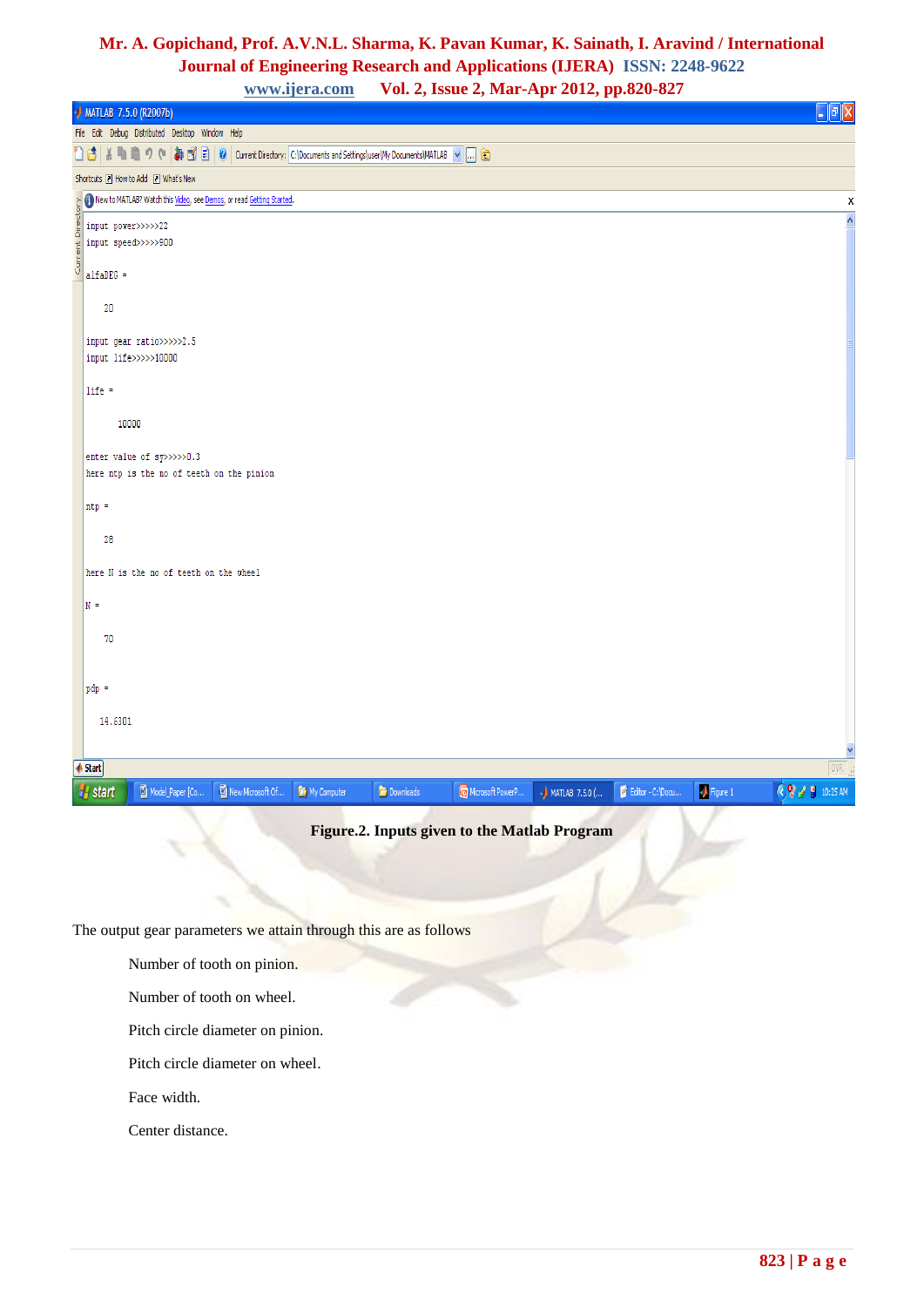# **Mr. A. Gopichand, Prof. A.V.N.L. Sharma, K. Pavan Kumar, K. Sainath, I. Aravind / International Journal of Engineering Research and Applications (IJERA) ISSN: 2248-9622**

**www.ijera.com Vol. 2, Issue 2, Mar-Apr 2012, pp.820-827**

| $\overline{\phantom{a}}$<br>$\overline{\phantom{a}}$<br>л<br>2 F F<br><b>A MATLAB 7.5.0 (R2007b)</b>                                                                                                                                                                                                                                                                                                                                                   | alx                     |
|--------------------------------------------------------------------------------------------------------------------------------------------------------------------------------------------------------------------------------------------------------------------------------------------------------------------------------------------------------------------------------------------------------------------------------------------------------|-------------------------|
| File Edit Debug Distributed Desktop Window Help                                                                                                                                                                                                                                                                                                                                                                                                        |                         |
| $\mid \frac{y}{\delta} \mid \frac{p_0}{\delta} \mid 0 \mid \mathbb{C} \mid \frac{1}{\delta} \mid \frac{p_0^2}{\delta} \mid \frac{p_0^2}{\delta} \mid 0 \mid \text{Current Directory: } \text{[c:]Documer} \text{Is and Settings} \text{[user]} \text{My Documer} \text{[MPA} \text{[LAB - Y } \text{[m] } \text{[m] } \text{[m] } \text{[m] } \text{[m] } \text{[m] } \text{[m] } \text{[m] } \text{[m] } \text{[m] } \text{[m] } \text{[m] } \$<br>D₫ |                         |
| Shortcuts 7 How to Add 7 What's New                                                                                                                                                                                                                                                                                                                                                                                                                    |                         |
|                                                                                                                                                                                                                                                                                                                                                                                                                                                        | χ                       |
| $\sum_{i=0}^{n}$ O Newto MATLAB? Watch this <u>Video</u> , see <u>Demos</u> , or read <u>Getting Started</u> .<br>$\sum_{i=0}^{n}$ here mtp is the no of teeth on the pinion<br>$\sum_{i=0}^{n}$ mtp =                                                                                                                                                                                                                                                 | $\overline{\mathbf{v}}$ |
|                                                                                                                                                                                                                                                                                                                                                                                                                                                        |                         |
| $^{28}$                                                                                                                                                                                                                                                                                                                                                                                                                                                |                         |
| here N is the no of teeth on the wheel                                                                                                                                                                                                                                                                                                                                                                                                                 |                         |
| $\mathbb{N}$ =                                                                                                                                                                                                                                                                                                                                                                                                                                         |                         |
| 70                                                                                                                                                                                                                                                                                                                                                                                                                                                     |                         |
|                                                                                                                                                                                                                                                                                                                                                                                                                                                        |                         |
| pdp =                                                                                                                                                                                                                                                                                                                                                                                                                                                  |                         |
| 14,6301                                                                                                                                                                                                                                                                                                                                                                                                                                                |                         |
|                                                                                                                                                                                                                                                                                                                                                                                                                                                        |                         |
| $pdw =$                                                                                                                                                                                                                                                                                                                                                                                                                                                |                         |
| 36,5753                                                                                                                                                                                                                                                                                                                                                                                                                                                |                         |
|                                                                                                                                                                                                                                                                                                                                                                                                                                                        |                         |
| la =                                                                                                                                                                                                                                                                                                                                                                                                                                                   |                         |
| 25.6027                                                                                                                                                                                                                                                                                                                                                                                                                                                |                         |
| The given values are safe for central distance                                                                                                                                                                                                                                                                                                                                                                                                         |                         |
| $f =$                                                                                                                                                                                                                                                                                                                                                                                                                                                  |                         |
| 7,6808                                                                                                                                                                                                                                                                                                                                                                                                                                                 | Y                       |
| <b>A</b> Start                                                                                                                                                                                                                                                                                                                                                                                                                                         | $\boxed{\text{OWR}}$    |
| $\sqrt{\frac{1}{2}}$ Figure 1<br><b>H</b> <sub>s</sub> start<br>Model_Paper [Co<br>New Microsoft Of<br>Downloads<br>Microsoft PowerP<br>Editor - C:\Docu<br>My Computer<br><b>AMATLAB</b> 7.5.0 (                                                                                                                                                                                                                                                      | $(3)$ / $(3)$ 10:29 AM  |

### **Figure.3. Output of the program**

#### **5.2. THE GENERATED TOOTH PROFILE IN MATLAB**

The generated tooth profile using matlab is as shown below. It gives the diagrammatic representation of pitch circle diameter, face width, root circle diameter, tip circle diameter etc.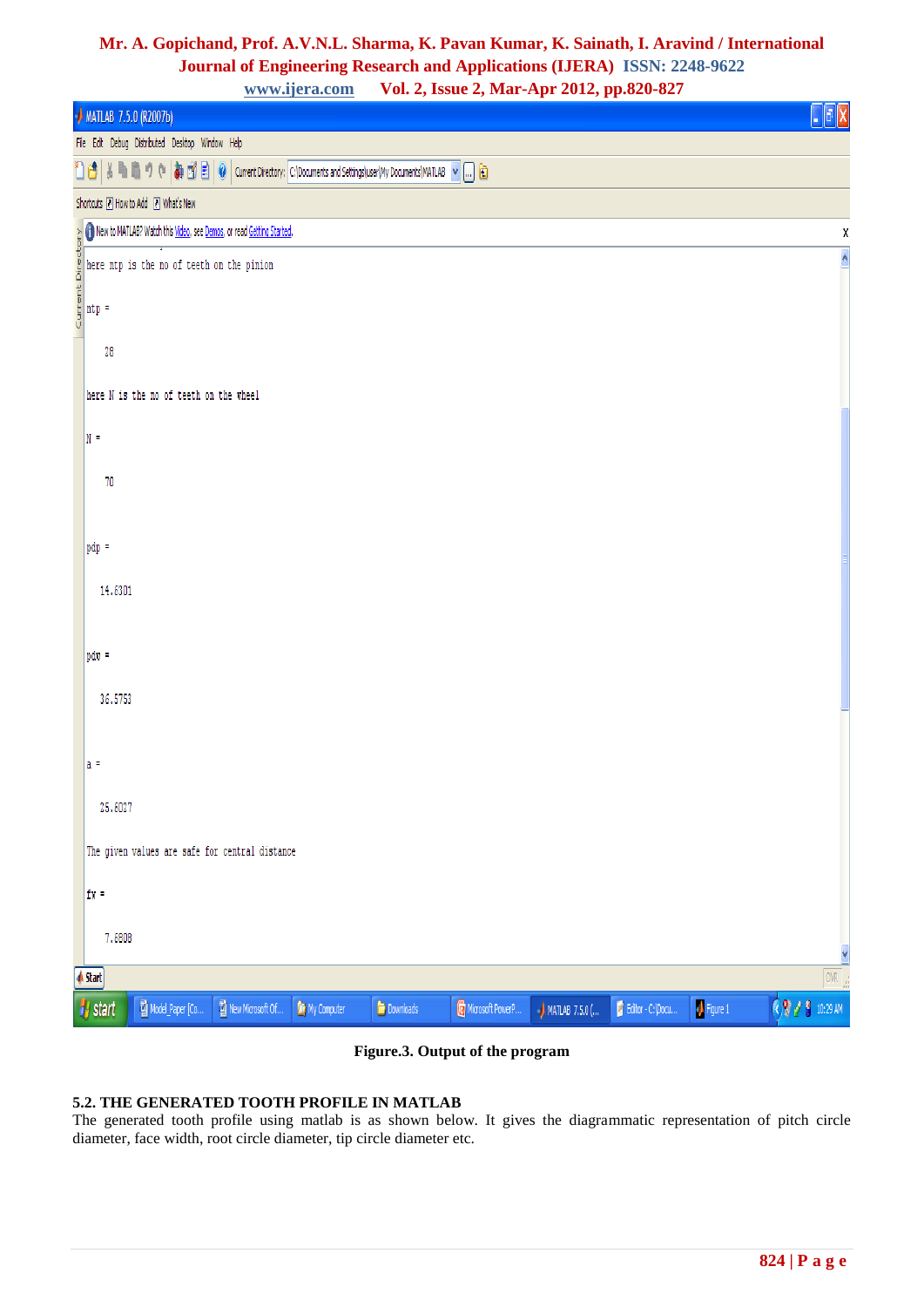

**Figure .4. Gear tooth profile**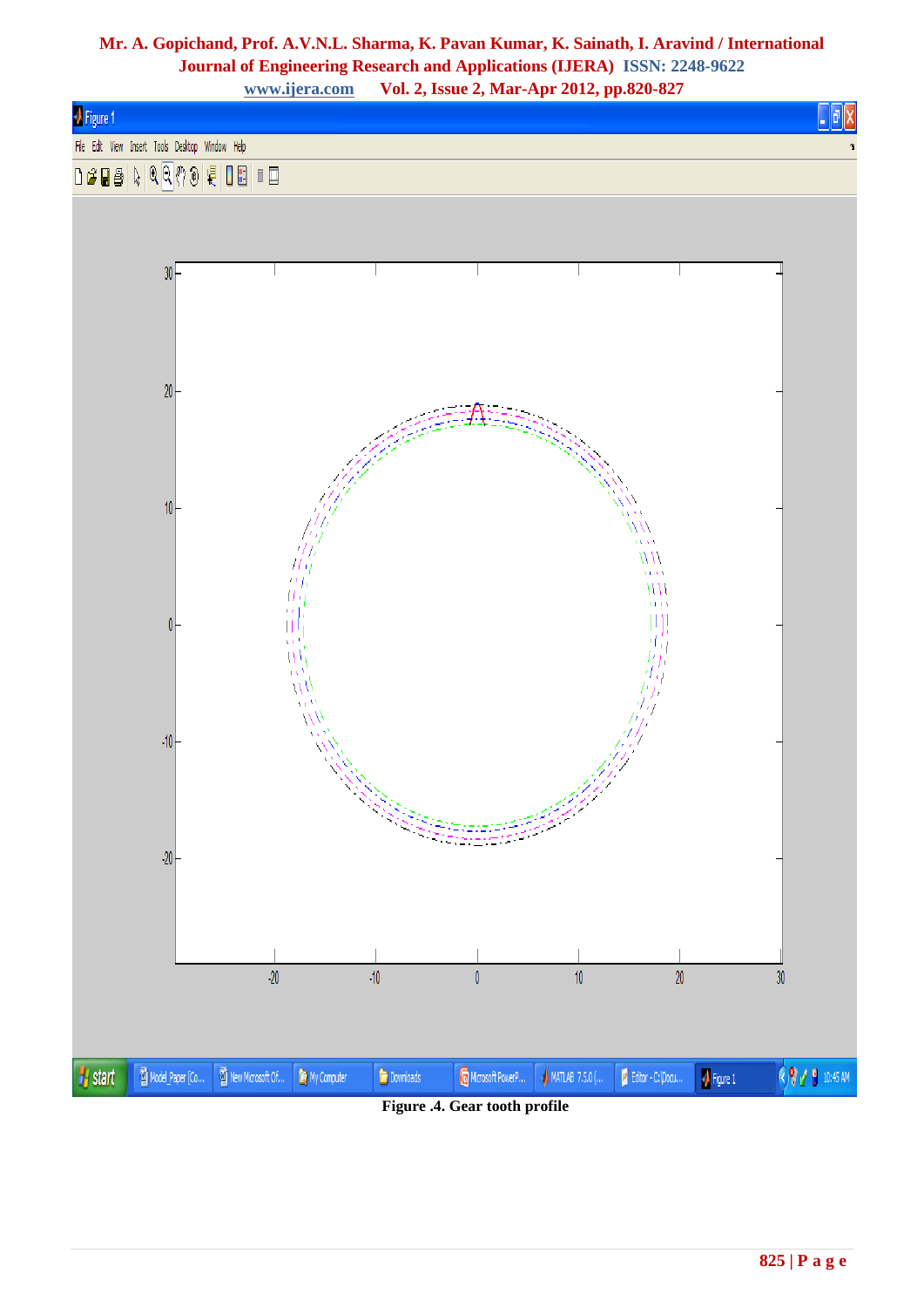

**Figure.5 Gear tooth**